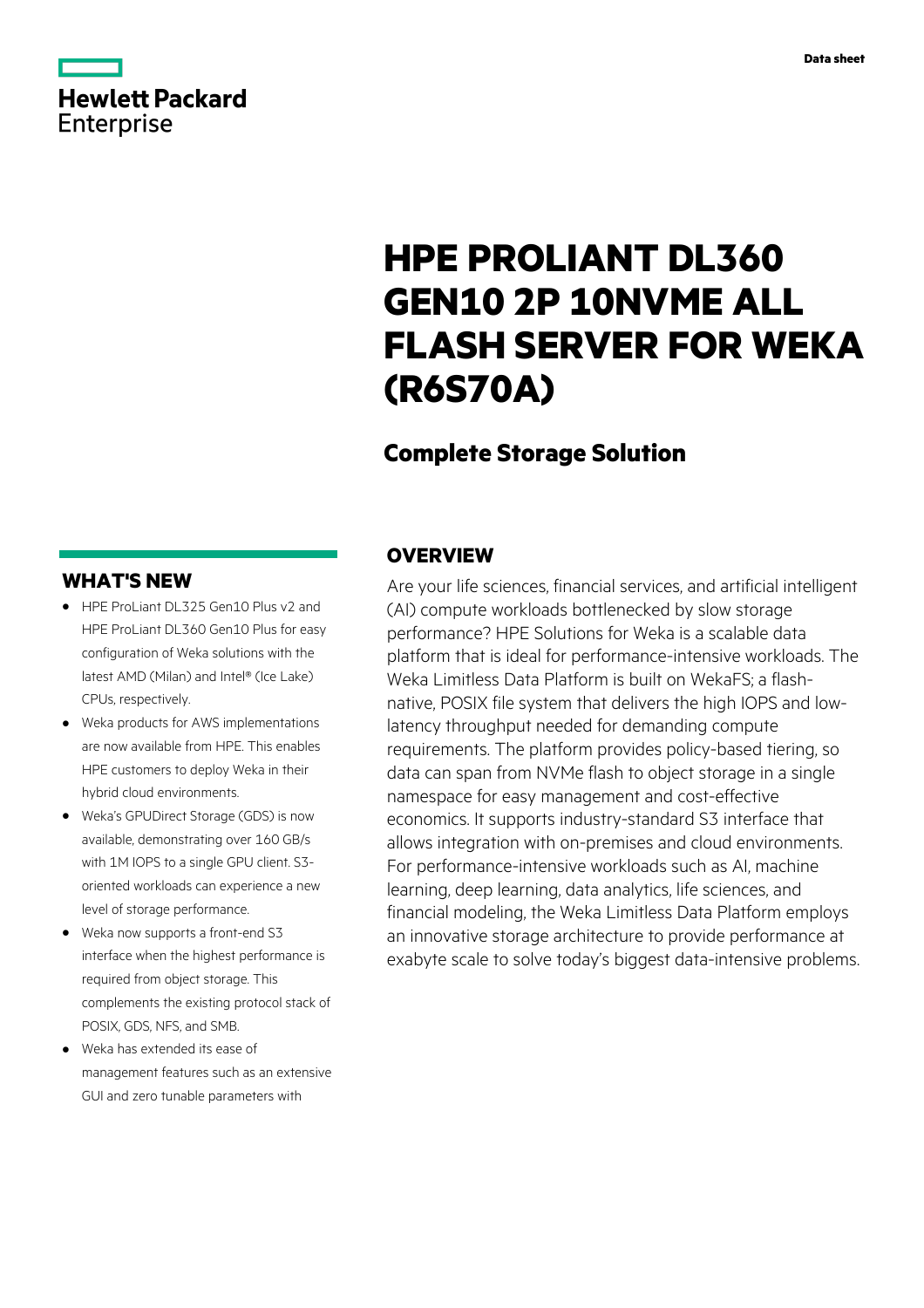support for Kubernetes, Rancher, and Red Hat® OpenShift to accelerate more user workloads.

**·** Weka offers an industry-leading comprehensive end-to-end encryption across data at-rest and in-flight now using XTS-AES 512 bit keys.

## **FEATURES**

#### **Reduced Time to Results - Due to High Performance and Microsecond Latency**

HPE Solutions for Weka is designed for flash using NVMe SSD technology, WekaFS software accesses the underlying flash media directly in its native 4KB format, so that both small files and large data sets can be processed in record time.

Low latency InfiniBand or 100GbE support means that data does not have to be local to the client for best performance. Data is dynamically distributed across the cluster for parallel access, resilience, and consistent performance and scalability.

The WekaFS software from HPE can leverage a single infrastructure to work onpremises or in the cloud (public or private) and elastically scale to match the requirements of your CPU or GPU resources.

#### **Reduced CAPEX and OPEX - Through Improved Resource Utilization**

HPE Solutions for Weka's full POSIX compliance means applications won't need to be rewritten to take advantage of WekaFS performance.

This architecture allows shared POSIX-based access to all your data without the requirement for unnecessary copies for data protection, providing full storage resource utilization.

Multiprotocol support - POSIX, NFS, Object/S3, NVIDIA GPUDirect Storage (GDS), Camera Serial Interface (CSI), and Server Message Block (SMB) allowing one platform to serve your data lifecycle needs.

The WekaFS supports expansion of the global namespace by tiering to any S3 compatible object store (HPE provisioned, third party, or public cloud) for costeffective storage at massive scale.

### **Cloud Scale and Economics for Increased ROI**

HPE Solutions for Weka's innovative Snap-to-S3 feature enables cloud bursting, remote backup to the cloud, and cloud-based disaster recovery.

Supports private or hybrid cloud environments without modification.

With WekaFS software from HPE, you can create a flexible infrastructure tuned for HPE hardware that can not only handle peak workloads but also scales for performance and capacity growth as system requirements evolve.

#### **Complete Feature Set and Outstanding Performance for Demanding Enterprise Workloads**

HPE Solutions for Weka's native flash implementation and support for highperformance interconnect fabrics helps eliminate the bottlenecks associated with legacy storage approaches, and the solution can be easily monitored, tuned, and managed using an intuitive browser-based administration console.

The solution supports Ethernet and InfiniBand of up to 200 Gbps and beyond, allowing full use of existing network, while accommodating future upgrades for improved performance and low latency. The software-defined platform enables flexible adaptation to future generations of infrastructure.

The WekaFS software from HPE supports small and large files, random and sequential access, and accelerates metadata access with distributed parallel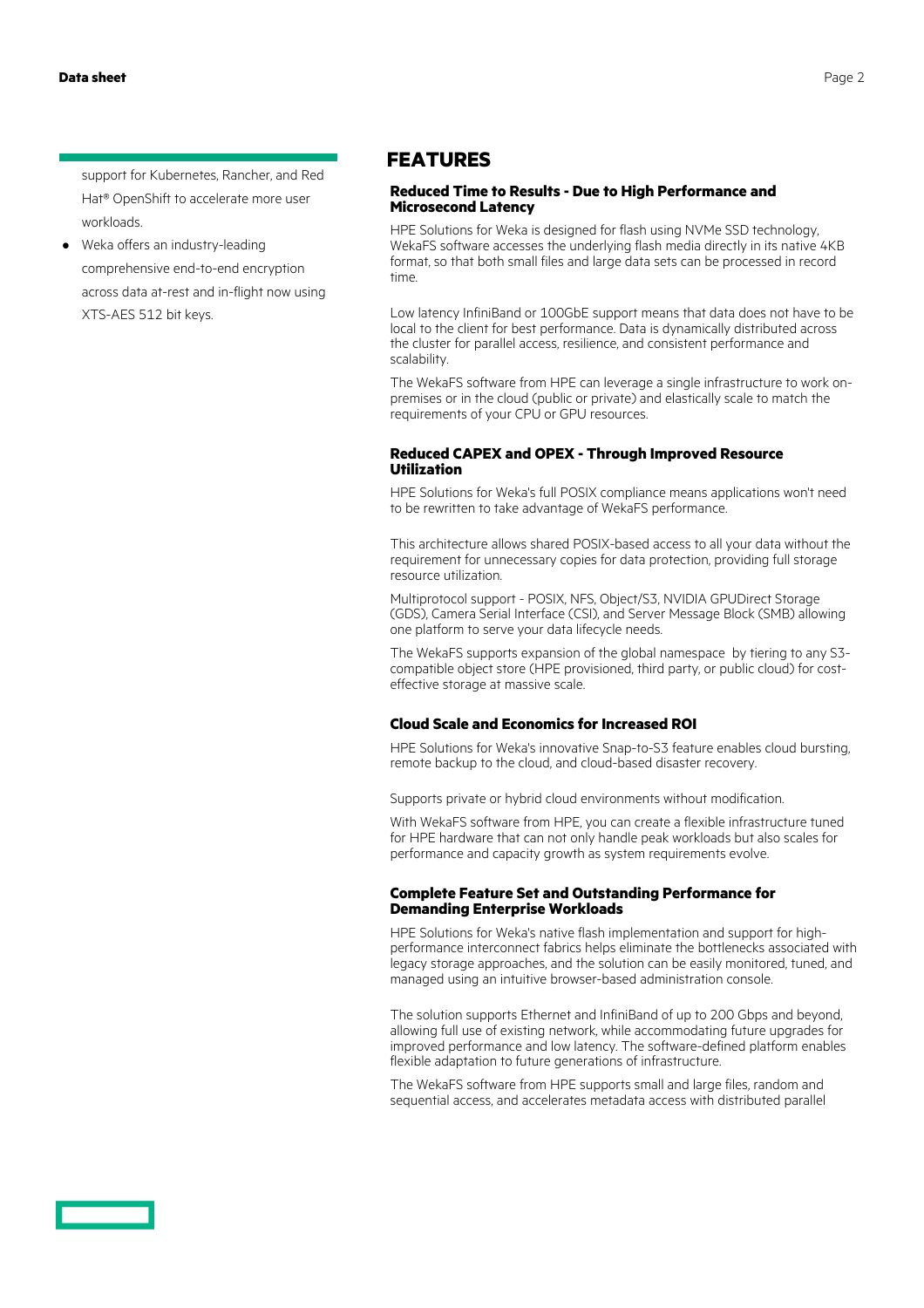#### access.

WekaFS delivers many enterprise features that are mandatory, including snapshots, clones, encryption (at rest and in-flight), key management, user authentication, client authentication, tiering, cloud-bursting, quotas, Kubernetes persistent storage, network high availability, and much more.

# **Technical specifications HPE ProLiant DL360 Gen10 2P 10NVMe All Flash Server for Weka**

| <b>Product Number</b>              | <b>R6S70A</b>                                                                                                                                                                            |
|------------------------------------|------------------------------------------------------------------------------------------------------------------------------------------------------------------------------------------|
| <b>Protocol supported</b>          | Weka client software is implemented using a POSIX file system driver, which creates access similar to<br>using local storage for each client for AWS S3, object storage, and NFS v3 SMB. |
| <b>Product Dimensions (metric)</b> | $4.29 \times 43.46 \times 70.7$ cm                                                                                                                                                       |
| Weight                             | 16.27 kg max                                                                                                                                                                             |